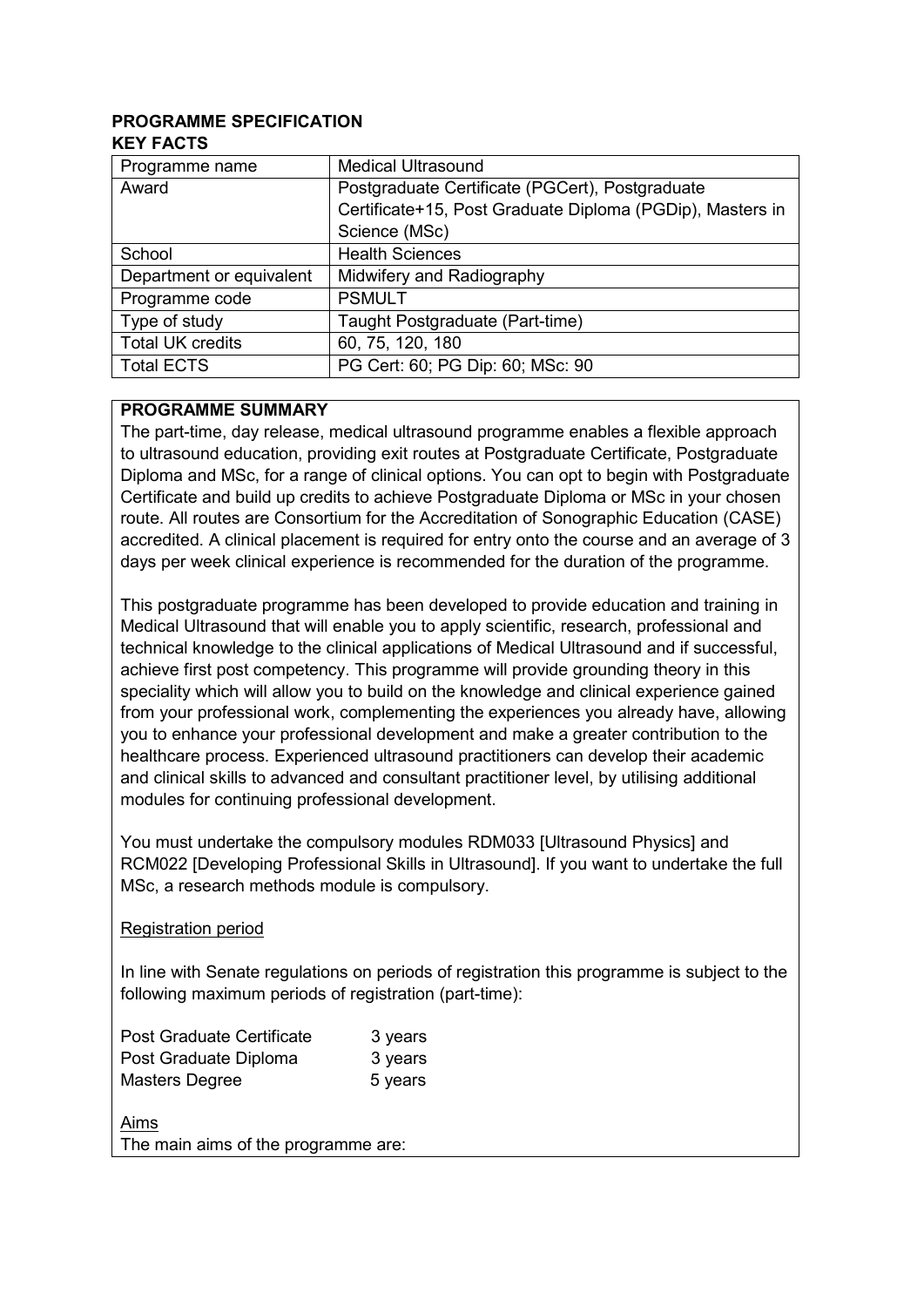- To enhance your professional practice and personal development in medical ultrasound
- To enhance critical, analytical, professional, research & communication skills and promote the ability to relate these skills to ultrasound clinical practice
- To prepare you with the skills required to develop your professional roles to advanced and consultant level in the future
- To prepare you to act autonomously in planning and implementing tasks at a professional level
- To enable you to develop originality in the application of knowledge to clinical ultrasound practice
- To promote understanding of how established techniques of research and enquiry are used to interpret knowledge in the field of medical ultrasound and develop skills to use the evidence appropriately to inform and enhance practice.

# **Postgraduate Certificate:**

• If you are completing the Postgraduate Certificate in Medical Ultrasound you will be able to examine the theories related to at least one clinical area of practice, show evidence of synthesis and apply your knowledge to the area of clinical practice that you are studying. You will have critical insight into problems related to the area of clinical practice and be able to evaluate your practice in relation to changes at local and national level, to provide safe, high quality care. You will also use a range of techniques to undertake your scholarly work.

# **Postgraduate Diploma:**

• If you are completing the Postgraduate Diploma in Medical Ultrasound in addition to the above you will explore knowledge related to other areas of clinical practice to broaden your expertise and skills. You will also further develop your ability to evaluate critically current evidence in relation to a range of clinical areas and provide appropriate critiques of knowledge and techniques in relation to high quality patient care and safe ultrasound practice.

## **MSc:**

• If you are completing the MSc in Medical Ultrasound you will demonstrate original application of knowledge to your chosen area of research in medical ultrasound and consider which approaches are relevant to your practice. You will be engaged in research or scholarly activity that contributes new views to enhance the knowledge base or improve clinical practice within your chosen area of medical ultrasound.

# **WHAT WILL I BE EXPECTED TO ACHIEVE?**

## **On successful completion of this programme, you will be expected to be able to:** Knowledge and understanding:

- Demonstrate a comprehensive and critical understanding of the biological, emotional, professional, clinical and scientific principles which influence the practice of medical ultrasound
- Apply relevant knowledge to a range of situations and show a critical understanding of the relationships between these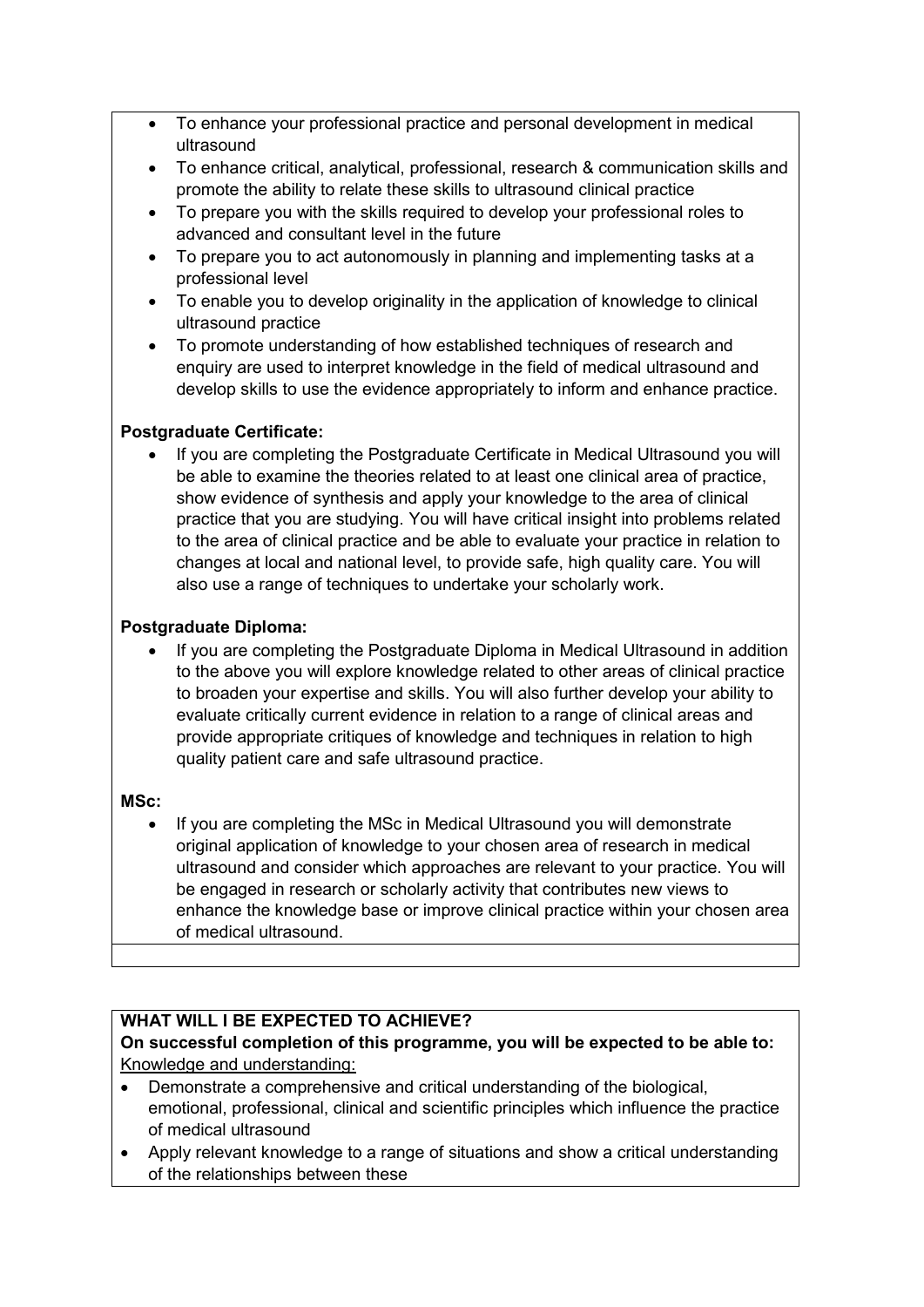• Analyse current issues which are at the forefront of the discipline and evaluate methods which can be used to inform and improve practice

## Skills:

- Critically evaluate a range of evidence, techniques and protocols relevant to ultrasound clinical practice and make informed judgements about its quality and appropriateness. Utilise this evidence to develop evidence-based protocols and guidelines
- Recognise, analyse and solve problems relating to clinical ultrasound practice
- Synthesise coherently and effectively the knowledge and expertise related to your area of practice
- Competently perform, interpret and report the appropriate ultrasound clinical and technical procedures within the clinical environment and manage case loads
- Evaluate your role in the delivery of a quality service, critically reflect on your own learning and identify strategies to develop and improve your competency through continuing personal and professional development and lifelong learning
- Contribute to practice development, devise and implement protocols and schemes of work based on current evidence
- Demonstrate effective verbal and non-verbal communication skills and team working skills
- Effectively use a range of information technology skills
- Manage your time appropriately, meet deadlines and follow instructions

# Values and attitudes:

- Demonstrate the necessary professional values appropriate for conduct within clinical ultrasound practice and make sound ethically based decisions, in the best interest of clients from a diverse range of cultural backgrounds
- Develop a critical understanding of the medico-legal, ethical and professional frameworks and their impact on clinical practice

# **HOW WILL I LEARN?**

The programme is designed to ensure that you learn the required information, understand the appropriate topics and can apply these to your clinical and professional practice. A blended learning approach is utilised, linking academic theory to clinical practice via work based learning, formal key note lectures, seminars, tutorials, demonstrations/workshops, e-learning, shared learning and self-directed study. Key note and on-line lectures are used to disseminate information, thus extending your knowledge in some areas and presenting new information in others. Seminars, tutorials and discussion sessions are used to reinforce a student-centred approach to learning by allowing you to prepare and present material to your peer group in person and on-line, encouraging an inter-professional interchange of ideas.

Demonstrations and workshops are undertaken as exercises that link theoretical concepts with practical sessions and allow you to gain hands-on experience. Clinical/professional practice occurs in the workplace, where you are able to develop clinical/professional skills and apply knowledge to a wide range of clinical situations. Self-directed study and directed study via the virtual learning environment is used to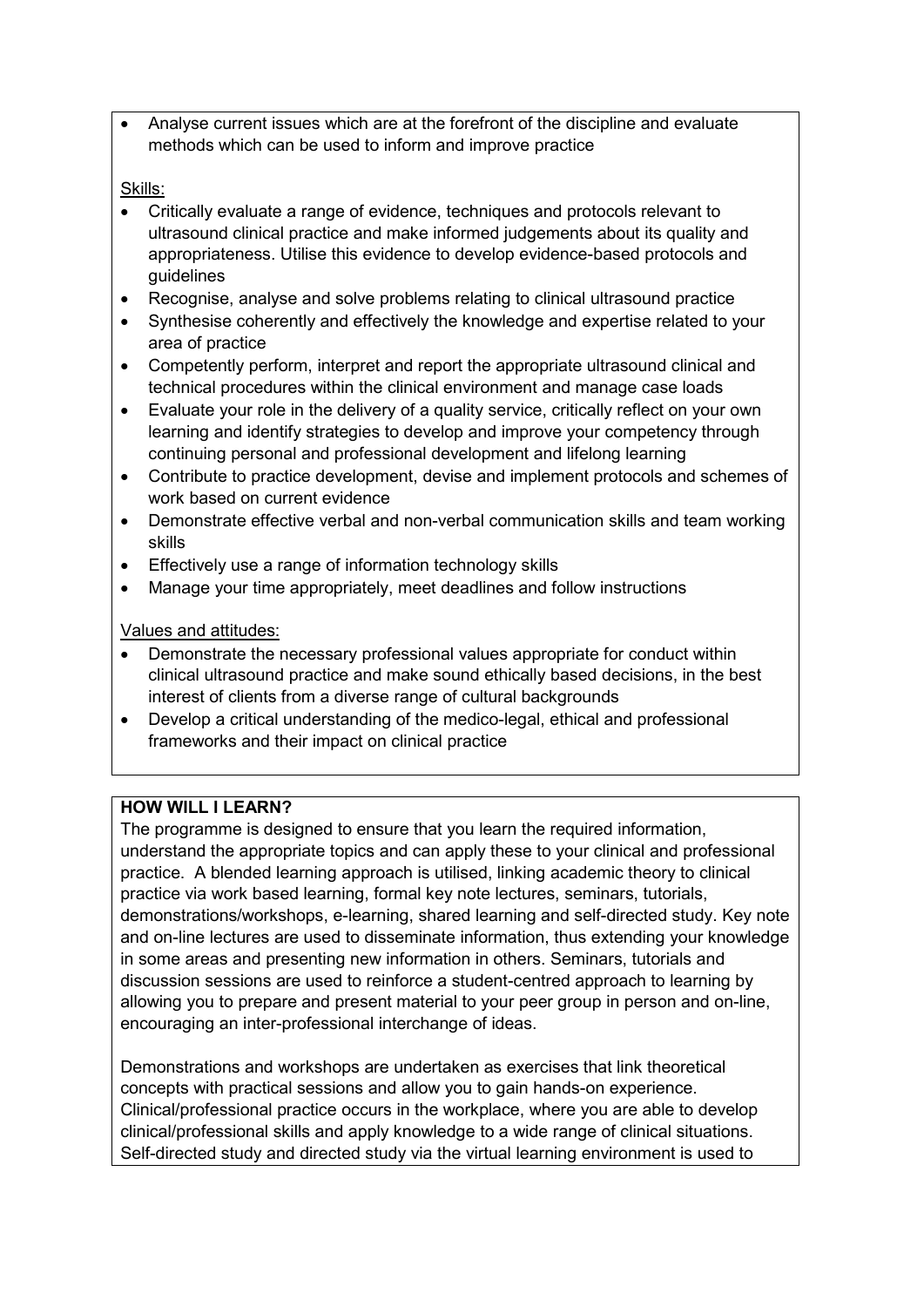encourage you to take responsibility for your own learning and to promote self-discipline and reflective skills.

For a postgraduate certificate you will need to spend approximately 600 hours studying, excluding the clinical practice within your own department. For the postgraduate diploma approximately 1200 hours study time is required, excluding the clinical practice within your own department. For those continuing onto the MSc an additional 600 hours of selfstudy is recommended.

Formative feedback is provided to the cohort on-line, for some assessments or during tutorials. Individual feedback will be provided for independent learning modules. On-line quizzes are used to enable individual progress to be monitored and feedback to be obtained.

Contact hours will vary, dependent on the module options chosen. In addition to selfstudy and e-learning, for modules which include attendance, you will attend University for half a day to two days per week, during term time.

#### **WHAT TYPES OF ASSESSMENT AND FEEDBACK CAN I EXPECT?**

Assessment and Assessment Criteria

The assessment scheme for this programme is designed to use a range of methods to assess the different skills required at an appropriate level and develop transferable skills, whilst catering for a diverse range of learning styles.

The range of assessments is intended to give a clear picture of your progress over the whole programme and to highlight areas which require remedial action or where you are progressing well. On completion of each set of assessments you are provided with written and/or verbal feedback on your progress and are encouraged to develop selfevaluation skills. The range of assessments includes objective structured examinations (OSE), written examinations, assignments, oral and/or poster presentations, on-line case discussions and clinical competency assessments. Examinations and OSEs assess your understanding of the facts and concepts and their application to practice. Poster & oral presentations are used to assess your ability to put forward logical arguments, critically evaluate issues and communicate effectively using an oral or poster method. The clinical portfolio acts as a measure of your clinical experience, shows evidence of your reflective skills and progress, whilst helping you to further develop skills required for continuing personal and professional development and life-long learning. Clinical assessments assess your clinical competence and ability to manage clinical situations as they arise, in addition to communicating in the clinical setting and writing appropriate reports.

Assessment Criteria are descriptions, based on the intended learning outcomes, of the skills, knowledge or attitudes that you need to demonstrate in order to complete an assessment successfully, providing a mechanism by which the quality of an assessment can be measured. Grade-Related Criteria are descriptions of the level of skills, knowledge or attributes that you need to demonstrate in order achieve a certain grade or mark in an assessment, providing a mechanism by which the quality of an assessment can be measured and placed within the overall set of marks. Assessment Criteria and Grade-Related Criteria will be made available to you to support you in completing assessments. These may be provided in programme handbooks, module specifications, on the virtual learning environment or attached to a specific assessment task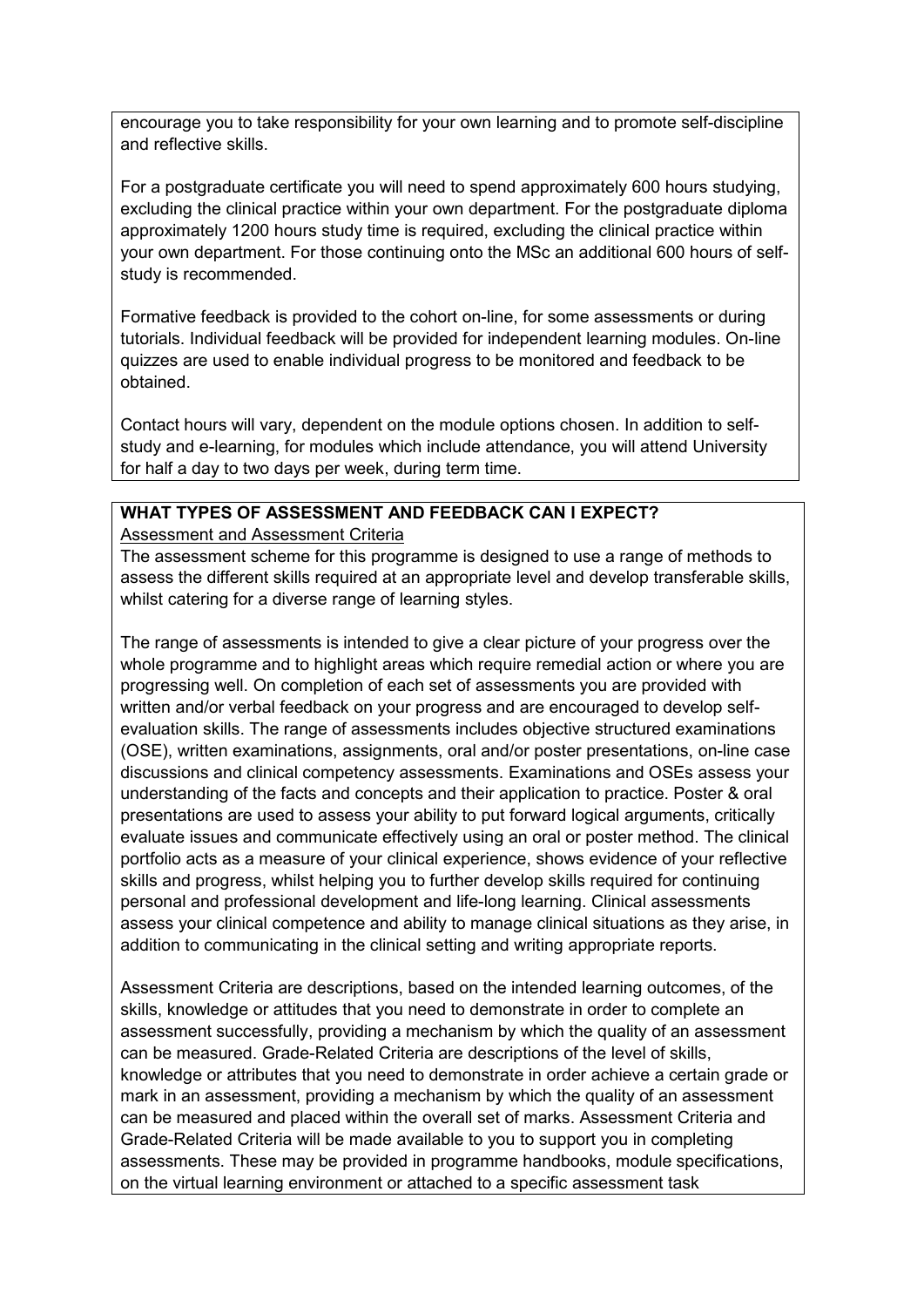#### Feedback on assessment

Feedback will be provided in line with our Assessment and Feedback Policy. In particular, you will normally be provided with feedback within three weeks of the submission deadline or assessment date. This would normally include a provisional grade or mark. For end of module examinations or an equivalent significant task (e.g. an end of module project), feedback will normally be provided within four weeks. The timescale for feedback on final year projects or dissertations may be longer. The full policy can be found at: [https://www.city.ac.uk/\\_\\_data/assets/pdf\\_file/0009/452565/Assessment-and-](https://www.city.ac.uk/__data/assets/pdf_file/0009/452565/Assessment-and-Feedback-Policy...pdf)[Feedback-Policy...pdf](https://www.city.ac.uk/__data/assets/pdf_file/0009/452565/Assessment-and-Feedback-Policy...pdf)

## Assessment Regulations

In order to pass your Programme, you should complete successfully or be exempted from the relevant modules and assessments and will therefore acquire the required number of credits.

The pass mark for each module is 50%. Each assessment component within a module has a pass mark of 50%. There is no compensation between assessments within a module or between modules

If you fail an assessment component or a module, the following will apply: Resit: you will normally be offered one resit attempt. However, if you did not participate in the first assessment and have no extenuating circumstances, you may not be offered a resit

If you are successful in the resit, you will be awarded the credit for that module. The mark for each assessment component that is subject to a resit will be capped at the pass mark for the module. This capped mark will be used in the calculation of the final module mark together with the original marks for the components that you passed at first attempt.

If you do not meet the pass the requirements for a module and do not complete your resit by the date specified you will not progress and the Assessment Board will require that you be withdrawn from the Programme.

If you fail to meet the requirements for the Programme, the Assessment Board will consider whether you are eligible for an Exit Award as per the table below. If you would like to know more about the way in which assessment works at City, please see the full version of the Assessment Regulations at: [http://www.city.ac.uk/\\_\\_data/assets/word\\_doc/0003/69249/s19.doc](http://www.city.ac.uk/__data/assets/word_doc/0003/69249/s19.doc)

## **WHAT AWARD CAN I GET?**

You can study for a Master's Degree, a Post Graduate Diploma, a Post Graduate Certificate + 15 or a Post Graduate Certificate (see details below). You can proceed to further study after completing the PG Diploma, PG Certificate + 15 or PG Certificate, For example, you might decide to progress to a Master's after completing a PG Diploma. In this case, your initial award will be rescinded.

Master's Degree: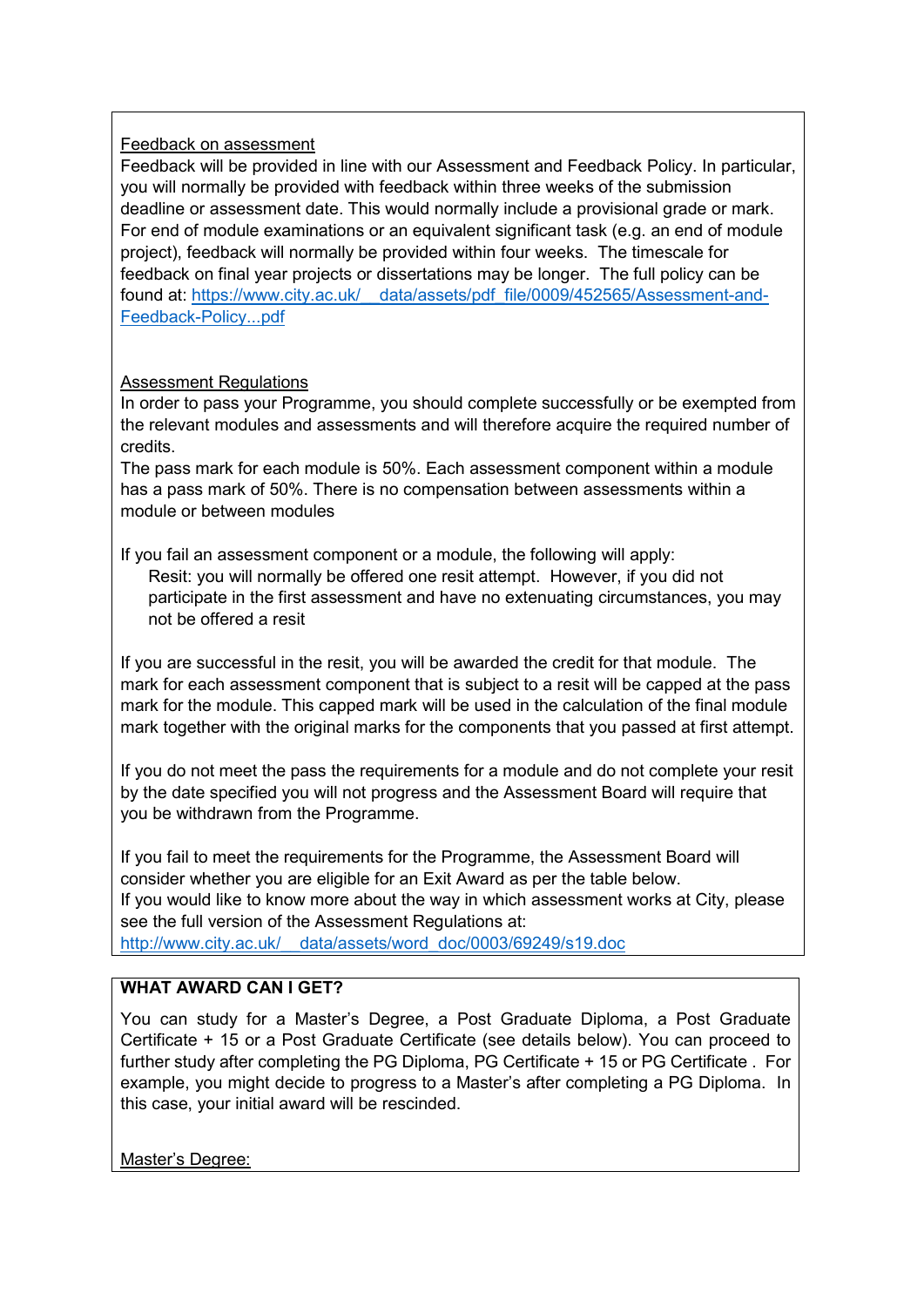|                                | <b>HE</b>      | <b>Credits</b> | Weighting | <b>Class</b>               | % required |  |
|--------------------------------|----------------|----------------|-----------|----------------------------|------------|--|
|                                | Level          |                | $(\% )$   |                            |            |  |
| Taught                         | $\overline{7}$ | 120            |           | <b>With Distinction</b>    | 70         |  |
| <b>Dissertation</b>            | $\overline{7}$ | 60             |           | <b>With Merit</b>          | 60         |  |
|                                |                |                |           | Pass                       | 50         |  |
| Postgraduate Diploma:          |                |                |           |                            |            |  |
|                                | <b>HE</b>      | <b>Credits</b> | Weighting | <b>Class</b>               | % required |  |
|                                | Level          |                | $(\%)$    |                            |            |  |
| Taught                         | 7              | 120            | 100       | <b>With Distinction</b>    | 70         |  |
|                                |                |                |           | <b>With Merit</b>          | 60         |  |
|                                |                |                |           | Pass                       | 50         |  |
| Postgraduate Certificate + 15: |                |                |           |                            |            |  |
|                                | HE             | <b>Credits</b> | Weighting | <b>Class</b><br>% required |            |  |
|                                | Level          |                | $(\%)$    |                            |            |  |
| Taught                         | $\overline{7}$ | 75             | 100       | <b>With Distinction</b>    | 70         |  |
|                                |                |                |           | <b>With Merit</b>          | 60         |  |
|                                |                |                |           | Pass                       | 50         |  |
|                                |                |                |           |                            |            |  |
| Postgraduate Certificate:      |                |                |           |                            |            |  |
|                                | HE             | <b>Credits</b> | Weighting | <b>Class</b><br>% required |            |  |
|                                | Level          |                | $(\%)$    |                            |            |  |
| Taught                         | 7              | 60             | 100       | <b>With Distinction</b>    | 70         |  |
|                                |                |                |           | <b>With Merit</b>          | 60         |  |
|                                |                |                |           | Pass                       | 50         |  |

# **WHAT WILL I STUDY?**

**To complete** the Postgraduate Certificate you must successfully complete a total of 60 credits, including the two core modules (RDM033, Ultrasound Physics and RCM022 Developing Professional Skills in Ultrasound) and at least one clinical module.

To complete the Postgraduate Certificate +15, you must successfully complete a total of 75 credits, including two core modules (RDM033, Ultrasound Physics and RCM022 Developing Professional Skills in Ultrasound) and at least 45 credits gained clinical modules.

To complete the Postgraduate Diploma you must successfully complete a total of 120 credits, including the two core modules (RDM033 Ultrasound Physics and RCM022 Developing Professional Skills in Ultrasound) and a minimum of 45 credits from clinical modules.

You must complete and pass a research methods module before undertaking the dissertation module for the award of MSc. Progression onto the MSc is dependent upon academic ability demonstrated during the Postgraduate Diploma

Most modules run on an annual basis. To follow the traditional pathways, you will need to start the course in September. If you have recognition of prior certified learning [RP(C)L] you may be able to start modules in term 2 or term 3. This will be discussed at interview.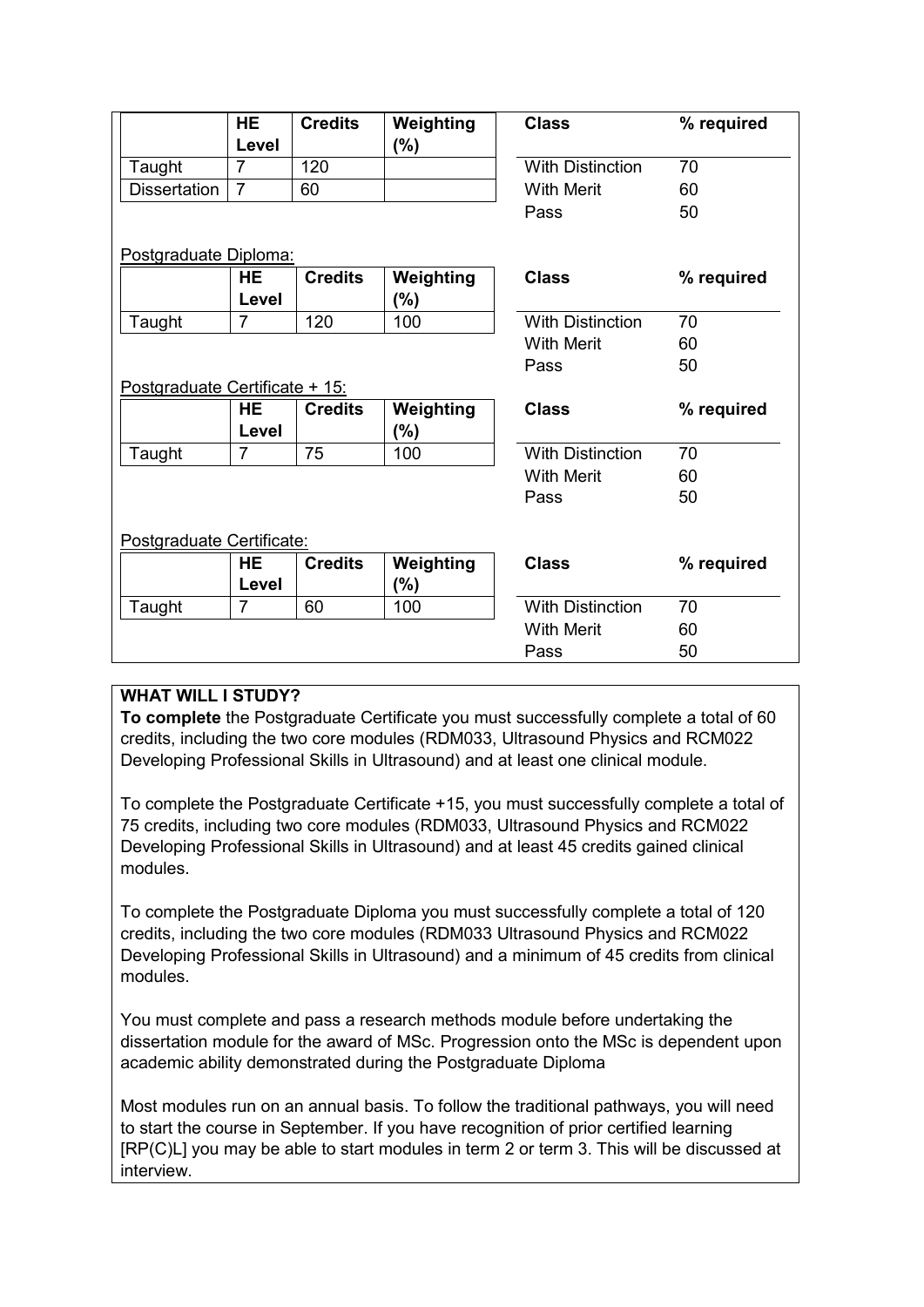Optional modules from within the School of Health Sciences portfolio can be undertaken, if they meet the overall learning outcomes of the programme, are available and are agreed by the ultrasound programme director.

Core modules or optional module choices will depend on the programme choice. Some of the elective modules will be core for certain routes.

The list below is not binding, as new modules become available from time to time and will be offered if they are appropriate. Similarly, some modules may become obsolete, and will be withdrawn. Some modules are only run every second year so it is important to make your module choice in advance and in close consultation with your programme director. If an elective module has less than a certain number of registered students (typically around 10) it may not run, or may only be offered every second year so please check with your programme director. You will find your core, discipline specific and some elective modules listed in the table below. You can see a full list of possible elective modules from the range of MSc programmes offered in the School of Health Sciences at [www.city.ac.uk/health/courses](http://www.city.ac.uk/health/courses) . If you wish to take an elective module that is not listed below, please do so in consultation with your Programme Director

| <b>Module Title</b>          | <b>SITS</b>   | <b>Module</b>  | Core/                 | <b>Compensation</b> | Level          |
|------------------------------|---------------|----------------|-----------------------|---------------------|----------------|
|                              | Code          | <b>Credits</b> | <b>Elective</b>       | Yes/No              |                |
| Developing                   | <b>RCM022</b> | 15             | C                     | <b>No</b>           | $\overline{7}$ |
| Professional Skills in       |               |                |                       |                     |                |
| Ultrasound                   |               |                |                       |                     |                |
| <b>Ultrasound Physics</b>    | <b>RDM033</b> | 15             | $\overline{\text{C}}$ | <b>No</b>           | $\overline{7}$ |
| Gynaecology                  | <b>RDM030</b> | 15             |                       |                     | $\overline{7}$ |
| <b>Ultrasound</b>            |               |                |                       |                     |                |
| <b>Obstetric Ultrasound</b>  | <b>RDM031</b> | 30             | E                     | <b>No</b>           | $\overline{7}$ |
| <b>Abdominal Ultrasound</b>  | <b>RDM032</b> | 30             | Ē                     | <b>No</b>           | $\overline{7}$ |
| Introduction to              | <b>HRM001</b> | 30             | Ē                     | <b>No</b>           | $\overline{7}$ |
| Research Methods and         |               |                |                       |                     |                |
| <b>Applied Data Analysis</b> |               |                |                       |                     |                |
| Foundations in               | <b>HRM020</b> | 15             | E/C                   | <b>No</b>           | $\overline{7}$ |
| Research Methods and         |               |                |                       |                     |                |
| Data Analysis                |               |                |                       |                     |                |
| Foundations<br>in            | <b>HRM021</b> | 15             | E/C                   | <b>No</b>           | $\overline{7}$ |
| Research Methods and         |               |                |                       |                     |                |
| Data Analysis (on-line)      |               |                |                       |                     |                |
| Introduction<br>to           | <b>HRM011</b> | 30             | E                     | <b>No</b>           | $\overline{7}$ |
| Research Methods and         |               |                |                       |                     |                |
| Applied Data Analysis        |               |                |                       |                     |                |
| (online)                     |               |                |                       |                     |                |
| Education in the             | <b>CHM002</b> | 15             | E                     | $\mathsf{N}$        | $\overline{7}$ |
| Workplace                    |               |                |                       |                     |                |
| <b>Evidence Based</b>        | <b>RCM005</b> | 15             | E                     | $\overline{N}$      | $\overline{7}$ |
| Practice                     |               |                |                       |                     |                |
| <b>Student Negotiated</b>    | <b>RCM010</b> | 15             | E                     | $\overline{N}$      | $\overline{7}$ |
| Module                       |               |                |                       |                     |                |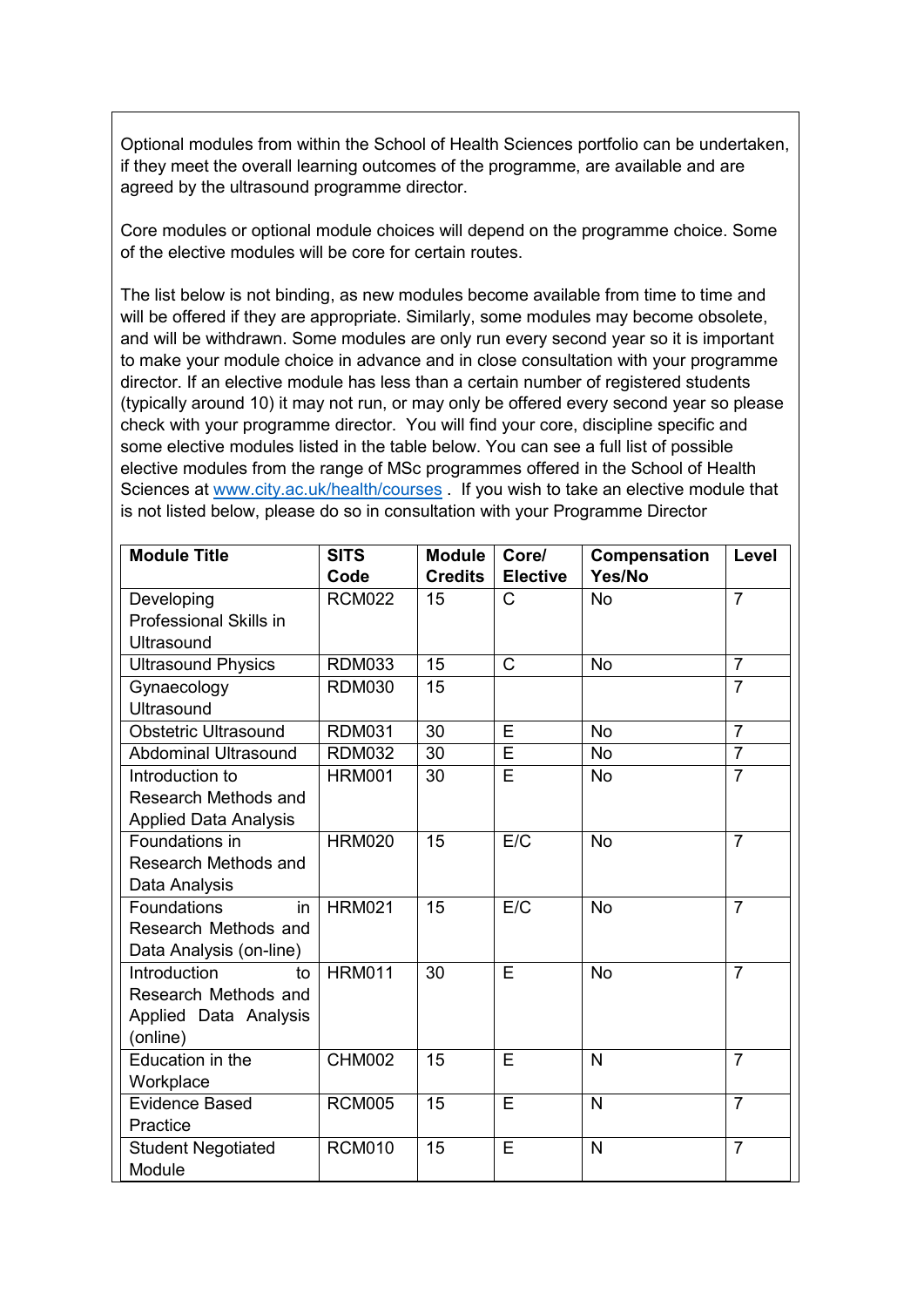| Comparative Imaging                                    | <b>CHM003</b> | 30 | Е | N |  |
|--------------------------------------------------------|---------------|----|---|---|--|
| <b>Work Based Learning</b><br>in Practice              | <b>RCM120</b> | 15 | E | N |  |
| <b>Work Based Learning</b><br>in Practice 2            | <b>RCM122</b> | 15 | Е | N |  |
| Work based learning<br>expert / specialist<br>practice | <b>RCM125</b> | 30 | Е | N |  |
| Professional<br>Leadership                             | APM032        | 15 | F | N |  |

**MSc:** You must undertake a research methods module and the dissertation

| <b>Module Title</b> | <b>SITS</b><br>Code | <b>Module</b><br><b>Credits</b> | Core/<br><b>Elective</b> | Compensation<br>Yes/No | Level |
|---------------------|---------------------|---------------------------------|--------------------------|------------------------|-------|
|                     |                     |                                 |                          |                        |       |
| <b>Dissertation</b> | <b>APM002</b>       | 60                              | E/C                      | No                     |       |

You are normally required to complete all the taught modules successfully before progressing to the dissertation.

# **TO WHAT KIND OF CAREER MIGHT I GO ON?**

The programme enables you to practice ultrasound in a range of settings, such as NHS Trusts and private health care. Our graduates are employed as superintendent sonographers, clinical application specialists and lecturers, visiting lecturers, researchers and ultrasound programme directors. A number of previous students have used their qualifications and skills abroad, working in Australia, New Zealand, South Africa, Hong Kong and the USA. Other graduates have developed the skills and confidence to present work at conferences and study days, write articles for journals, review articles for journals, undertake professional body work, external examining and present posters at the British Medical Ultrasound Society conference.

If you would like more information on the Careers support available at City, please go to: [http://www.city.ac.uk/careers/for-students-and-recent-graduates.](http://www.city.ac.uk/careers/for-students-and-recent-graduates)

# **WHAT STUDY ABROAD OPTIONS ARE AVAILABLE?**

Due to the nature of the accreditation we are unable to accommodate non-UK clinical placements.

# **WHAT PLACEMENT OPPORTUNITIES ARE AVAILABLE?**

## **CLINICAL PLACEMENTS**

The university does not arrange or provide clinical placements for medical ultrasound training. Prior to applying for a place on the programme you will need to obtain a clinical placement in an ultrasound department meeting the requirements of the programme. The department must be able to provide an average of three days clinical time per week and a named clinical supervisor. The supervisor must attend City, University of London Clinical Supervisor training at least every three years. If the department has not sent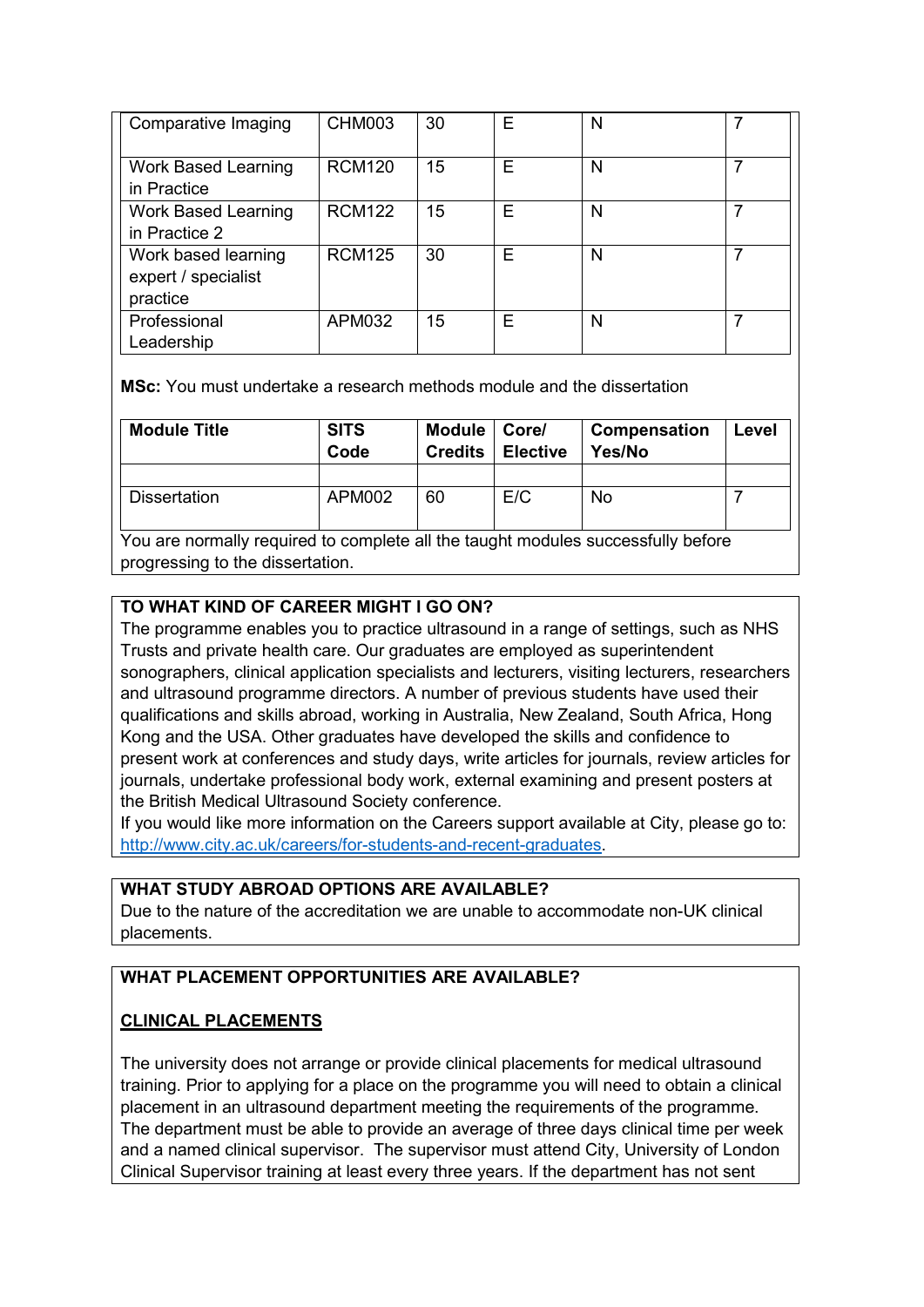students to us in the last five years we will need to arrange a meeting with the departmental manager and clinical supervisor. Sonographer training posts may be advertised on [NHS Jobs](https://www.jobs.nhs.uk/)

## **WILL I GET ANY PROFESSIONAL RECOGNITION?**

The programme is accredited by The Consortium for the Accreditation of Sonographic Education (CASE)<http://www.case-uk.org/>

#### **Nature of Accreditation**

All ultrasound programme options at City are CASE accredited.<http://www.case-uk.org/>

# **HOW DO I ENTER THE PROGRAMME?**

All entrants to the Programme must be in possession of a relevant first degree.

The normal entry requirements are:

- Applicants will normally hold a BSc (hons) degree (2:2 or above) from a recognised higher education institution e.g., Radiography, Nursing, Midwifery.
- Admission to the programme is dependent on provision of a satisfactory personal statement. Guidance on completing the personal statement is provided during the application process. The Programme Directors reserve the right to reject applications without a satisfactory personal statement.
- Non-standard entrants will be considered on a case by case basis, subject to availability of places on the programme. An appropriate professional qualification such as a Diploma of the College of Radiographers; Diploma in Nursing, Diploma in Midwifery may be considered. Applicants holding a nonstandard qualification or an undergraduate qualification of less than 2:2 will be required to provide evidence of suitability for post graduate study in the form of a Merit or above in an M level module in a subject area related to their profession and a satisfactory personal statement. If you wish to follow this route, please contact the Programme Directors to check the suitability of the M level module you propose to take.
- A clinical placement for an average of 3 days per week in a clinical department is required. The department will need to provide a range of clinical examinations, appropriate clinical support and a named mentor who can attend regular mentor and assessor training at the university. A clinical experience (CE1) form will need to be signed by the ultrasound department manager before your application can be considered.
- If your clinical placement is terminated for any reason, the university is unable to provide placements. If you are unable to secure a suitable replacement clinical placement you will be required to withdraw from the course.

For students whose first language is not English, the following qualifications will meet the English language requirement for entry to a post graduate course of study

- A first degree from a UK university
	- or